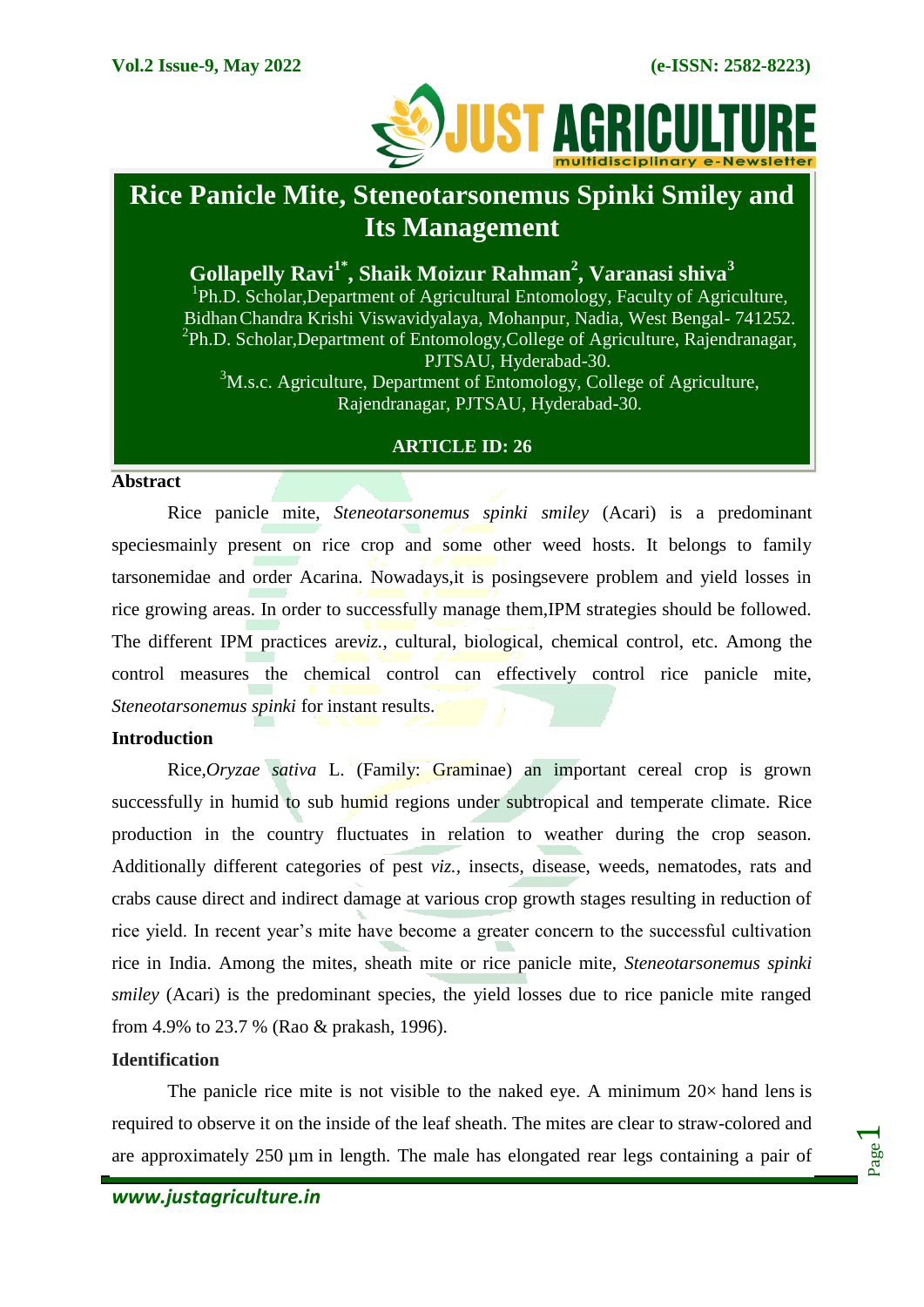

elongated spines. The legs are carried above the body. Males are highly active and can be seen moving on the surface of the leaf. Females are ovoid-shaped. [Larval](https://en.wikipedia.org/wiki/Larva) stages, as well as eggs are about half the size of adults.

# **Life history**

- Rice Panicle mites, *S. spinki* has fast and efficient reproduction with females producing 50 to 70 eggs in their lifetimes. *S.spinki* is also arrhenotokous parthenogenetic, where by virgin female produce male off springs.
- $\div$  The sex ratio of female: male *S spinki* to be 22:1, 32:1 and 8:1at 32<sup>0</sup>C, 28<sup>0</sup>C under field condition respectively.
- $\cdot$  Increasing the temperature results in shorter generation times, 11.3days at 20<sup>0</sup>C, and 7.8 days at  $23.9^{\circ}$ C and 4.9 days at  $33.9^{\circ}$ C and *S. spinki* is able to produce 48 -55 generations per year under ideal climatic conditions.
- Thus, a large population of *S. spinki* can develop very quickly in a rice crop during a single growing season.



**Life cycle of rice panicle mite,** *Steneotarsonemus spinki* **(smiley)**

# **Host plants**

- The host range of Panicle mite, *Steneotarsonemus spinki*is currently being investigated. It appears that the preferred host of *Steneotarsonemus spinki* is rice,*[Oryza sativa](https://en.wikipedia.org/wiki/Oryza_sativa)* (L.).
- However, Sanabria and Aguliar (2005) reported American wild rice, *Oryzae latifolia* Desv. As an alternate host for *S. spiniki* in costa and panama. In addition, *C. dactylon* (L) pers. (Poaceae) (Rao and prakash, 1996), *Cyperus iria* L.(Cyperaceae) and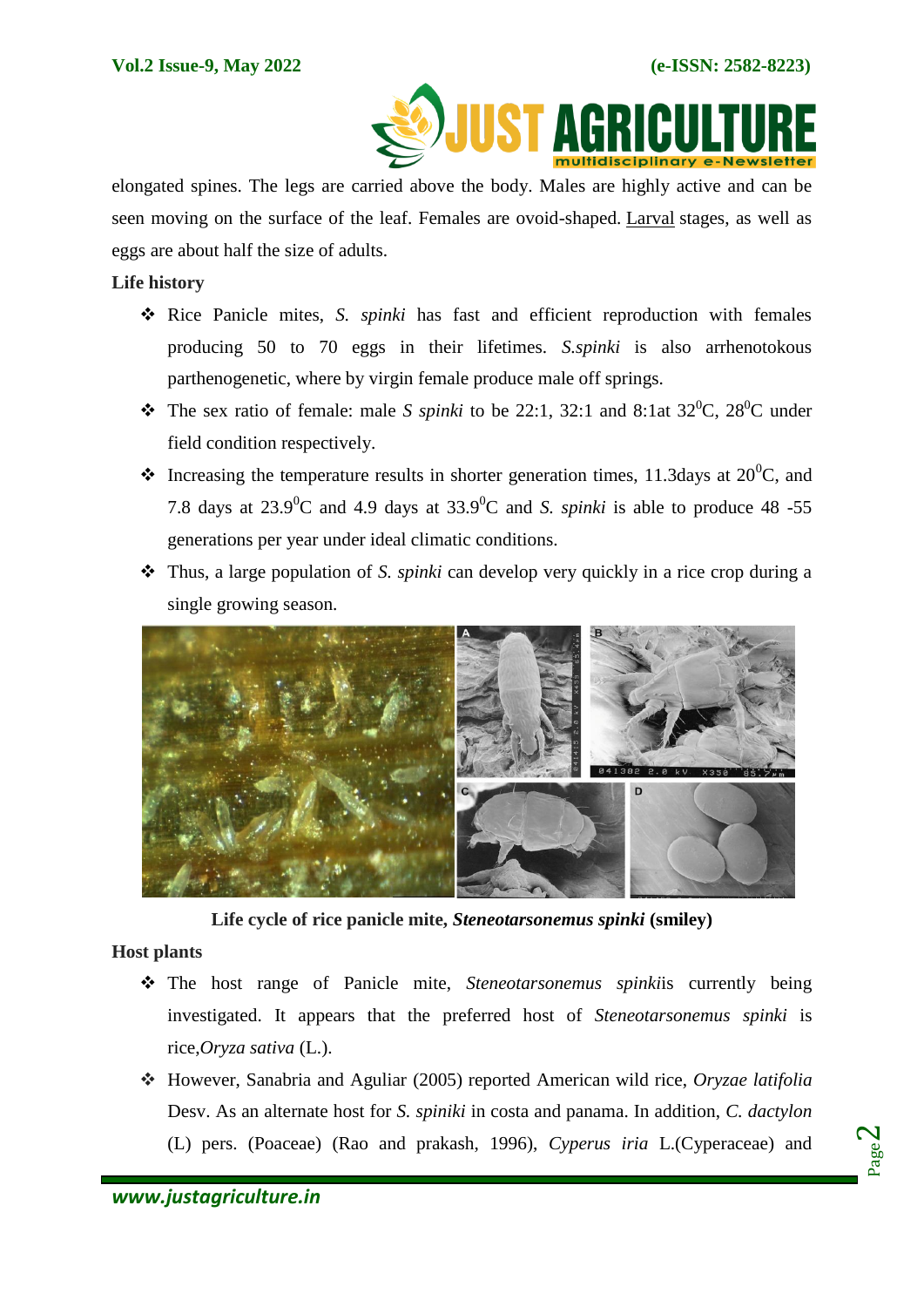**JUST AGR** 

*Schoenoplectus articulates* (L.) palla (cyperaceae) have been reported as alternate hosts for *S. spinki* in India.

# **Nature of damage**

- Rice panicle mite,*Steneotarsonemus spinki* feeds by perforating the epidermal cells of the host plant using its stylet. In a rice host, this feeding damage results in brown necrotic regions on upper surface of leaf sheath and on the hull of grain.
- The damage is similar in appearance to that caused by the pathogen *Sarocladium oryzae*. *S.spinki* infestation of rice has been associated with black lesions in the leaf sheath, discolored grains, partial to complete chaffy grains and various malformations in grains (Rao and prakash, 1992).
- $\div$  Crop losses ranging from 5%-90% have been attributed to parnicle rice mites in a number of countries. In the Americans, however, it has caused the largest economic impact. In Central America it has caused yield losses ranging from 30% to 90%.

#### **Symptoms**

- $\hat{\cdot}$  The rice panicle mite can be found in the inner part of the rice sheath and, as the rice grain develops, in the panicles. It is thought that rice panicle mite feeding on reproductive activities and reaches their peak during the milky stage of grain development.
- Symptoms of rice panicle mite infestation include parrot breaking, sterility, grain discoloration and possibly the presence of sheath rot or bacterial panicle blight pathogens.



**Symptoms of rice panicle mite,** *Steneotarsonemus spinki* **smiley**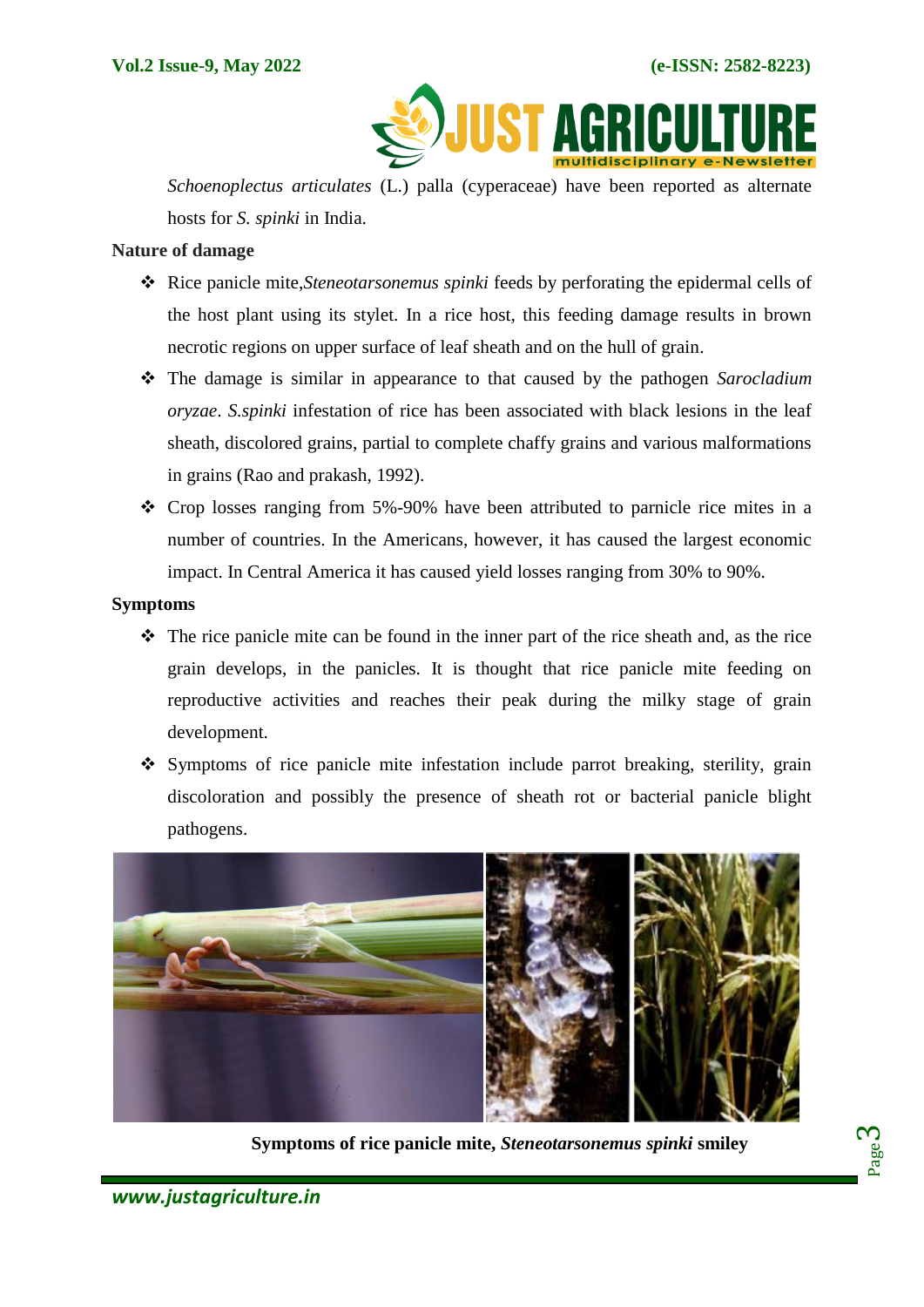

#### **Management of rice panicle mite,** *Steneotarsonemus spinki* **smiley:**

# **Cultural control:**

- Lo and Ho (1980) reported that high densities of *S. spinki* were associated with high rice planting density and high relative humidity. According to Navia *et al*., (in press)a set of cultural procedures have been established in infested countries to reduce populations of *S. spinki*, delay its arrival into the crop and reduce the yield losses and production.
- The primary methods that are utilized to manage *S. spinki* in infested countries include the following:
- $\hat{\mathbf{\cdot}}$  Rice crop residue destruction and removal of invasive plant species that can act as a source of infestation. These measures should be adopted in the production area as well as in neighboring areas.
- Cleaning the new crop areas to remove any remaining mites before a planting a field.
- Clean the machinery and other equipment when used by different farmers or in different areas to avoid the dissemination of mite from an infested area to an uninfested area.
- Avoid planting rice in adjacent areas during harvest time or areas that have rice downwind from an infested field been harvested and always consider the wind direction to avoid planting.
- Divide the doses of nitrogen fertilizers into different treatments.
- Use shallow depth of permanent flood water.
- Monitor the crop 15 days after planting, especially in fields' downwind of infested areas, to ensure early detection of *S. spinki* presence in the crop and implement control measures using acaricides.

#### **Rice varietal resistance to** *S. spinki:*

 Levya *et al*. (2003) reported that there was a significant difference in density of populations over time depending on the variety of rice densities of up to 141 *S. spinki* per stem were present on variety J-104 compared to 58 *S. spinki* per stem in Cuba 28. This observation indicated that potential for varietal resistance. The time of peak infestation differed by variety.For example, peak infestation in varietyIA Cuba 28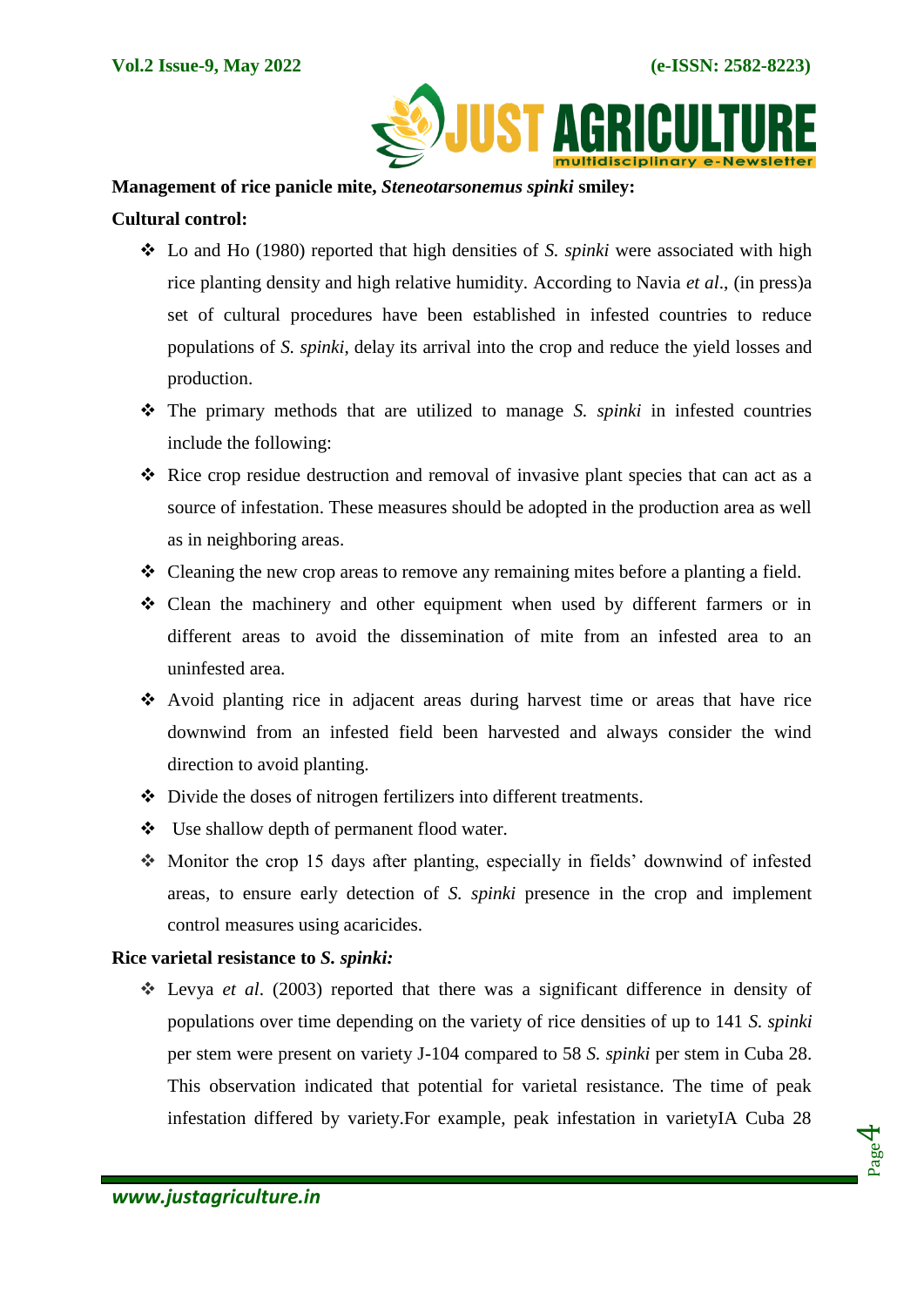

occurred from August to September, while the peak variety J-104 occurred in September and December.

# **Biological control:**

 $\triangle$  Fungal pathogens and predatory mites may have the ability to suppress populations.

# **Chemical control:**

Because of *S spinki* colonizes a protected area of plant behind the leaf sheath or inside the hulls of developing grains, it will be necessary to develop a systemic miticide to control this pest.

- Most of the miticides that have been used effectively in *S. spinki* infested countries are classified as organophosphates. The pesticide Triazophos (Hostathion 40 Ec) has been reported to effectively control *S. spinki* in Cuba.
- Other products that have been tested under laboratory conditions and reported to cause more than 95% mortality of adult *S. spinki* include Bromopropilato, Diafentiuron, Dicofol and Edifenphos.
- Field trials conducted in India reported up to 90% mortality of *S. spinki* observed with Dicofol 18.5 Ec (Bhanu *et al*., 2006).

#### **Conclusion:**

The rice panicle mite, *S. spinki*is the important non-insect pest on rice causing severe losses to farmers.Using different IPM practices have been proved to reduce the mite infestation. Among the different IPMmethods the chemical and biological control methods reduces the infestation efficiently.

# **References:**

- Bhanu, K.S., Reddy, P.S., Zaheruddeen, S.M., 2006. Evaluaton of some acaricides against leaf mite and sheath mite in rice. Indian Journal of plant protection.34, 132-134.
- Leyva,Y, Zamora, N., Alvarex, E, Jimenez, M, .2003. Result ados preliminaries de la dinamica poblacional del acaro *Steneotarsonemus spinki*. Revista Electronica,Granma Ciencia 17(1), 1-6 (in Spanish).
- Lo, K.C and Ho, C.C., 1980. Studies on the rice tarsonemid mite, *Steneotarsonemus spinki* Smily.Plant Protection Bulletein. 22, 1-9 ( in Chinese).